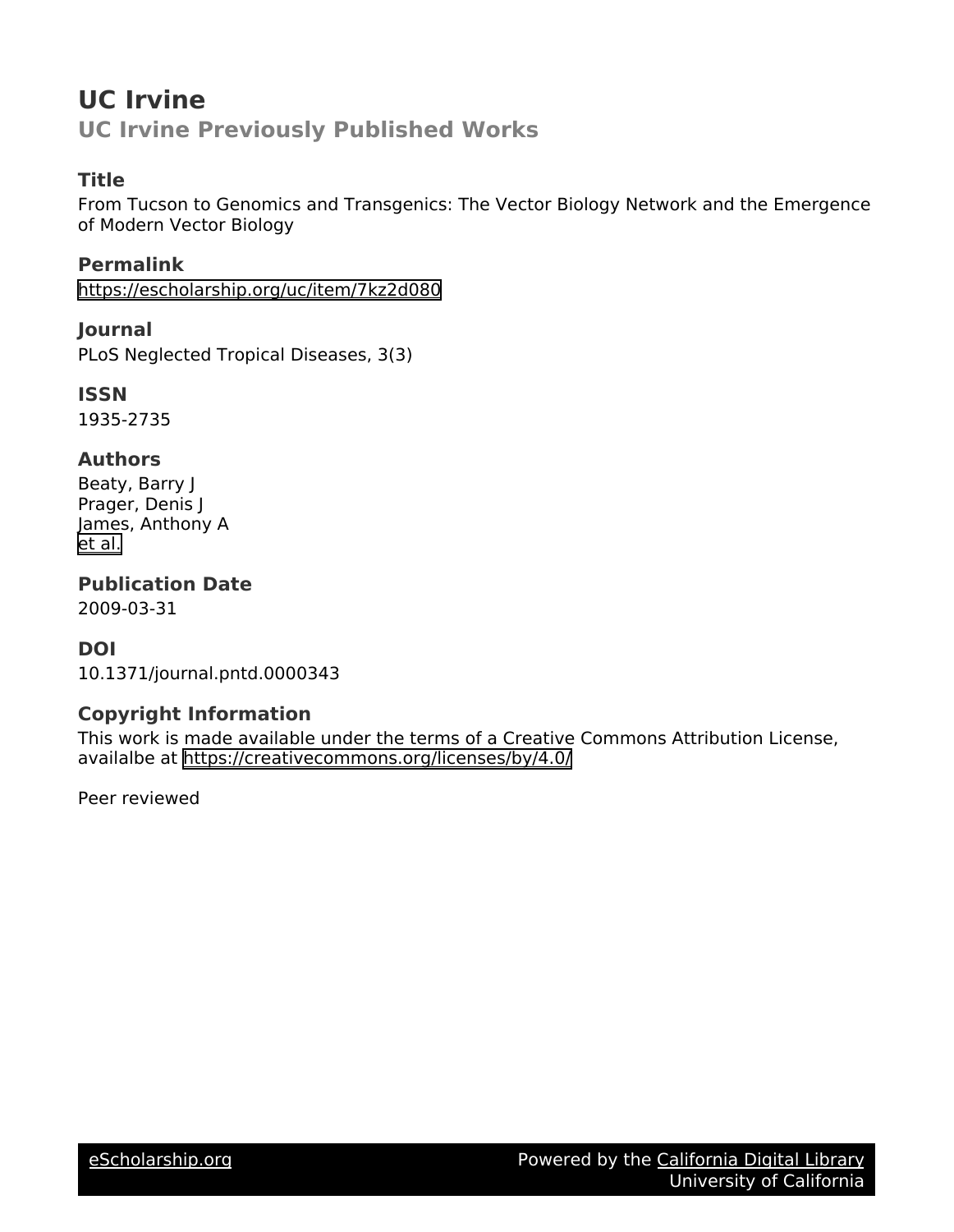# Historical Profiles and Perspectives



# From Tucson to Genomics and Transgenics: The Vector Biology Network and the Emergence of Modern Vector **Biology**

# Barry J. Beaty<sup>1</sup>\*, Denis J. Prager<sup>2</sup>, Anthony A. James<sup>3,4</sup>, Marcelo Jacobs-Lorena<sup>5</sup>, Louis H. Miller<sup>6</sup>, John H. Law<sup>7,8,9</sup>, Frank H. Collins<sup>1</sup>, Fotis C. Kafatos<sup>1</sup>

1 Department of Microbiology, Immunology, and Pathology, Colorado State University, Fort Collins, Colorado, United States of America, 2 Strategic Consulting Services, Clyde Park, Montana, United States of America, 3 Department of Microbiology & Molecular Genetics, University of California Irvine, Irvine, California, United States of America, 4Department of Molecular Biology & Biochemistry, University of California Irvine, California, United States of America, 5 Department of Molecular Microbiology and Immunology, Malaria Research Institute, Johns Hopkins School of Public Health, Baltimore, Maryland, United States of America, 6 Malaria Vaccine Development Branch, National Institutes of Allergy and Infectious Diseases, National Institutes of Health, Rockville, Maryland, United States of America, 7 Department of Biochemistry and Molecular Biophysics, University of Arizona Tucson, Tucson, Arizona, United States of America, 8 Department of Entomology, University of Arizona Tucson, Tucson, Arizona, United States of America, 9 Department of Entomology, University of Georgia, Athens, Georgia, United States of America, 10 Department of Biological Sciences, University of Notre Dame, Notre Dame, Indiana, United States of America, 11 Faculty of Natural Sciences, Imperial College London, London, United Kingdom

#### Introduction

The research enterprise is often charged with responding to emerging scientific needs and opportunities involving important public health issues. The establishment of the Vector Biology Network (VBN) by The MacArthur Foundation to address critical scientific, research, and human resource needs in vector biology is a model of how to respond to such a charge efficiently and effectively. When the Network was formed in 1989, the resurgence of vector-borne diseases, including malaria and dengue, had revealed critical research and training needs in vector biology. Major knowledge gaps in vector molecular biology and pathogen transmission limited development of new approaches for vector and disease control. The loss of vector biologists/medical entomologists complicated control of these diseases. Members of the VBN, an international consortium of research laboratories, collaborated in the development and application of modern molecular and genetic approaches in vector biology and in the training of a new cadre of scientists capable of developing and applying modern tools to combat these diseases. The VBN exploited the expertise and resources of the consortium institutions, and exceeded all of its milestones, including: development of molecular and genomic approaches in vector biology; genetic transformation of insect vectors; characterization of vector immune systems; identification of molecular and biological bases of vector competence; and exploitation of identified vulnerabilities to interfere with pathogen transmission. The VBN recruited many established scientists from other fields and trained a new generation of leaders in vector biology. Most importantly, the VBN participated in and helped catalyze a remarkable renaissance in vector biology/medical entomology.

## A Case Study of Collaborative Development of a Research Field

Research on mosquitoes and other arthropod vectors of infectious diseases is of great importance for tackling neglected tropical diseases in the developing world. Vector biology is now a well-established and rapidly advancing field that is providing new understanding of vectors and vector pathogen interactions and creating new opportunities for vector-borne disease (VBD) control. Many key milestones and recruitment and training of new researchers in this field were made possible by the coalescence of several laboratories in the US and Europe into a collaborative research network focused on the biology of disease vectors. The Vector Biology Network (VBN) was established and funded for ten years (1990–2000) by The John D. and Catherine T. MacArthur Foundation. The VBN was reinforced through endorsement and, in some cases, coordinated funding by the World Health Organization (WHO) and national research agencies and foundations, which collectively contributed to a remarkable renaissance of vector biology. The history of the VBN provides a valuable case study of how effective strategies can be developed and deployed to address cost-effectively newly recognized scientific challenges related to important public health and social goals.

## The Challenge: Resurgence of Vector-Borne Diseases

The stimulus for developing the VBN was the worldwide resurgence of VBDs. While extraordinary advances in antibiotics and vaccines have controlled many infectious diseases, VBDs continue to afflict hundreds of millions of humans annually, resulting in inestimable morbidity and misery and millions of deaths in disease-endemic countries [1]. These diseases are resurging in areas where they were previously controlled and are newly

Editor: Serap Aksoy, Yale University School of Medicine, United States of America

Published March 31, 2009

This is an open-access article distributed under the terms of the Creative Commons Public Domain declaration which stipulates that, once placed in the public domain, this work may be freely reproduced, distributed, transmitted, modified, built upon, or otherwise used by anyone for any lawful purpose.

Funding: This work was supported by The MacArthur Foundation.

Competing Interests: All authors were members of The MacArthur Foundation Network on the Biology of Parasite Vectors (VBN), and all contributed to the preparation of this publication. Dr. Prager was the Director of Health Programs at the Foundation during the time of the VBN. None of the authors are currently funded by the Foundation.

\* E-mail: bbeaty@colostate.edu

Citation: Beaty BJ, Prager DJ, James AA, Jacobs-Lorena M, Miller LH, et al. (2009) From Tucson to Genomics and Transgenics: The Vector Biology Network and the Emergence of Modern Vector Biology. PLoS Negl Trop Dis 3(3): doi:10.1371/journal.pntd.0000343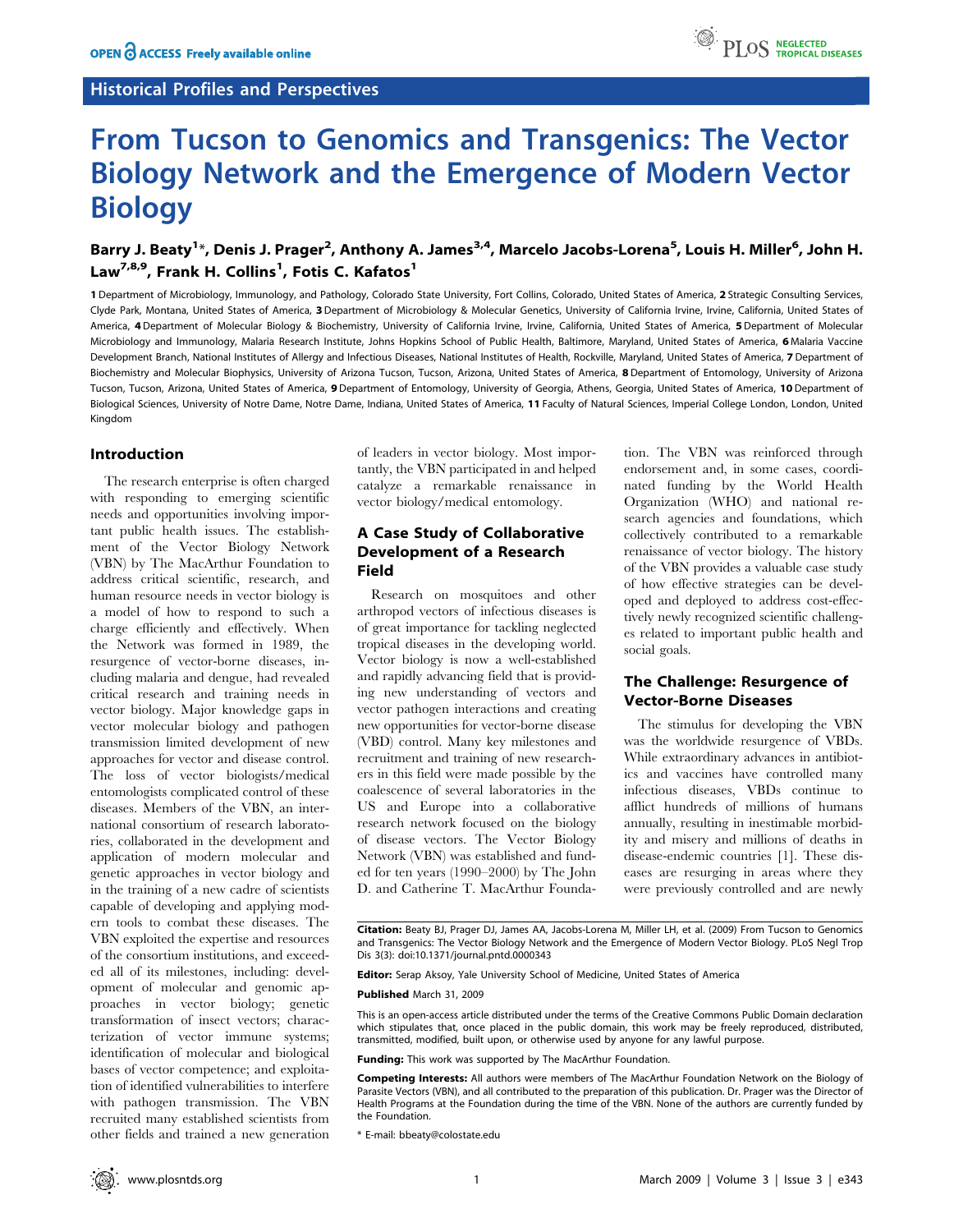emerging in other locations. VBD resurgence is associated with multiple causes, including: biological factors such as the lack of efficacious vaccines and therapeutics, development of drug resistance in pathogens and pesticide resistance in arthropod vectors, and limitations on pesticide usage because of safety and environmental concerns; infrastructural factors such as the deterioration of public health systems for VBD surveillance and control, and attrition of scientists and public health practitioners trained in medical entomology or tropical medicine; and demographic and social factors such as rapid population growth, rampant unplanned urbanization in the tropics, and human migration into undeveloped areas containing new pathogens and reservoir hosts for known pathogens.

Because of these factors, the prognosis for the control of VBDs was bleak. New targets and approaches for control were critical, and major knowledge gaps in vector biology needed to be addressed in order to increase the armamentarium for disease control.

# Opportunities and Roadblocks: The Need To Infuse Genetics, Molecular Biology, and Technology into Vector Biology

By the early 1980s, major conceptual and technological advances in molecular biology and genetics were reshaping biomedical research. The manipulation of DNA with recombinant techniques revolutionized the study of gene expression, development, evolution, and population biology. Genetic transformation of Drosophila emerged as a powerful approach to gene identification and characterization in a model arthropod [2]. Rapid progress in the development of inexpensive, widely applicable techniques for gene sequencing fostered genome-wide rather than gene-by-gene approaches in biomedicine. This explosion of molecular technology and knowledge created unparalleled opportunities for rapid advances even in neglected fields; indeed, new molecular studies of pathogens revealed exciting opportunities for development of diagnostics, drugs, and vaccines. However, the study of insect vectors of human disease progressed more slowly for several reasons: (i) the relatively small number of scientists working in the area; (ii) the strong focus of medical entomologists on fieldwork rather than on basic laboratory research; (iii) the historical dissociation in American academia of medical entomology (in schools of agriculture) and parasitology (in schools of medicine), which hindered integration of knowledge on the interaction of parasites with both their human and insect hosts; and

(iv) the assumption that new more effective anti-parasite drugs and vaccines were imminent.

The small size and difficulty of laboratory maintenance of many vectors complicated their study through existing approaches and tools. For good reasons, most insect scientists focused on the biochemistry and physiology of more tractable non-vector model species. The genetics of *D. melanoga*ster and the physical size of moths (especially Bombyx, Cecropia, and Manduca) made them attractive model systems. In contrast, vectors were inconvenient to maintain, genetic information was lacking, and biochemical approaches were daunting; therefore, vector species were largely neglected. This resulted in major knowledge gaps, and vectors were depicted as ''black boxes'' in natural pathogen transmission cycles. Vector competence and vectorial capacity were operationally rather than mechanistically defined. There was a clear need for the application of modern molecular technology for illuminating the black box of the vector and for training a new generation of vector biologists well-versed in modern technology.

Early applications of simple molecular tools to VBDs allowed identification of cryptic vector species, detection of insecticide resistance, and facilitated the analysis of disease epidemiology and the targeting of interventions. The remarkable taxonomic and population analyses of African mosquitoes of the Anopheles gambiae complex by Mario Coluzzi and colleagues [3] were pioneering applications to vectors of tools developed for chromosome mapping in Drosophila. Molecular tools contributed to the elucidation of species complexes [4], the genetics and biochemistry of insecticide resistance [5], and basic functions such as reproduction and vitellogenesis in mosquitoes [6]. These early studies provided a powerful paradigm that encouraged development of molecular and genetic tools for vectors. The VBN was formed to explore such tools toward identifying new targets and approaches for surveillance, prevention, and control of vectors and VBDs.

# Roots of The MacArthur Foundation Vector Biology Network

The John D. and Catherine T. MacArthur Foundation was established in the late 1970s. Reflecting their personal interests, perspectives on societal needs, and the Foundation's location in Chicago, the Foundation's new Board of Directors selected mental health and urban issues for emphasis, and established the MacArthur Fellows Program to recognize and reward extraordinary creative potential in individuals.

When Dr. Jonas Salk joined the Board in the early 1980s, he began a series of meetings with health experts to identify areas of special need and opportunity for the new Foundation. A momentous meeting was held with Dr. Kenneth Warren, then the Director of the Rockefeller Foundation's Program on the Great Neglected Diseases of Mankind, an international network of research units collaborating on the diseases of poor countries with a focus on malaria. Dr. Warren, confident that the time was right for a major effort to understand these diseases at the molecular level, convinced Dr. Salk that this was a significant opportunity for a new foundation. Dr. Salk, in turn, persuaded the Foundation's Board.

# Parasite Biology Consortium

After a year of preparation by Foundation staff, The MacArthur Foundation established in 1984 a five-year program of research and supporting activities to reduce the global burden of illness due to parasitic diseases. This commitment was based on the conviction that application of modern molecular and cellular biology, genetics, and immunology would greatly accelerate progress in understanding and combating these diseases. The Foundation decided to pursue this ambitious goal through a relatively novel approach. Rather than supporting individual researchers through separate, discrete grants, it funded an international group of laboratories—the Consortium on the Biology of Parasitic Diseases (Parasite Biology Consortium)—committed to collaborating on applying the latest biological techniques to research on the molecular biology of parasites. (The Parasite Biology Consortium Laboratories were at Case Western Reserve University, Columbia University, Harvard University, Johns Hopkins University, National Polytechnic Institute (Mexico City), New York University, Stanford University, University of California Berkeley, Walter and Eliza Hall Institute (Melbourne, Australia), the Weizmann Institute of Science (Revohot, Israel), and Yale University.) The Foundation also supported efforts that would complement the Consortium, including: the WHO Special Programme for Research and Training in Tropical Diseases (WHO-TDR); the Marine Biological Laboratory's Summer Course on Molecular Parasite Biology at Woods Hole; a program of small workshops and conferences; and discretionary and technical support grants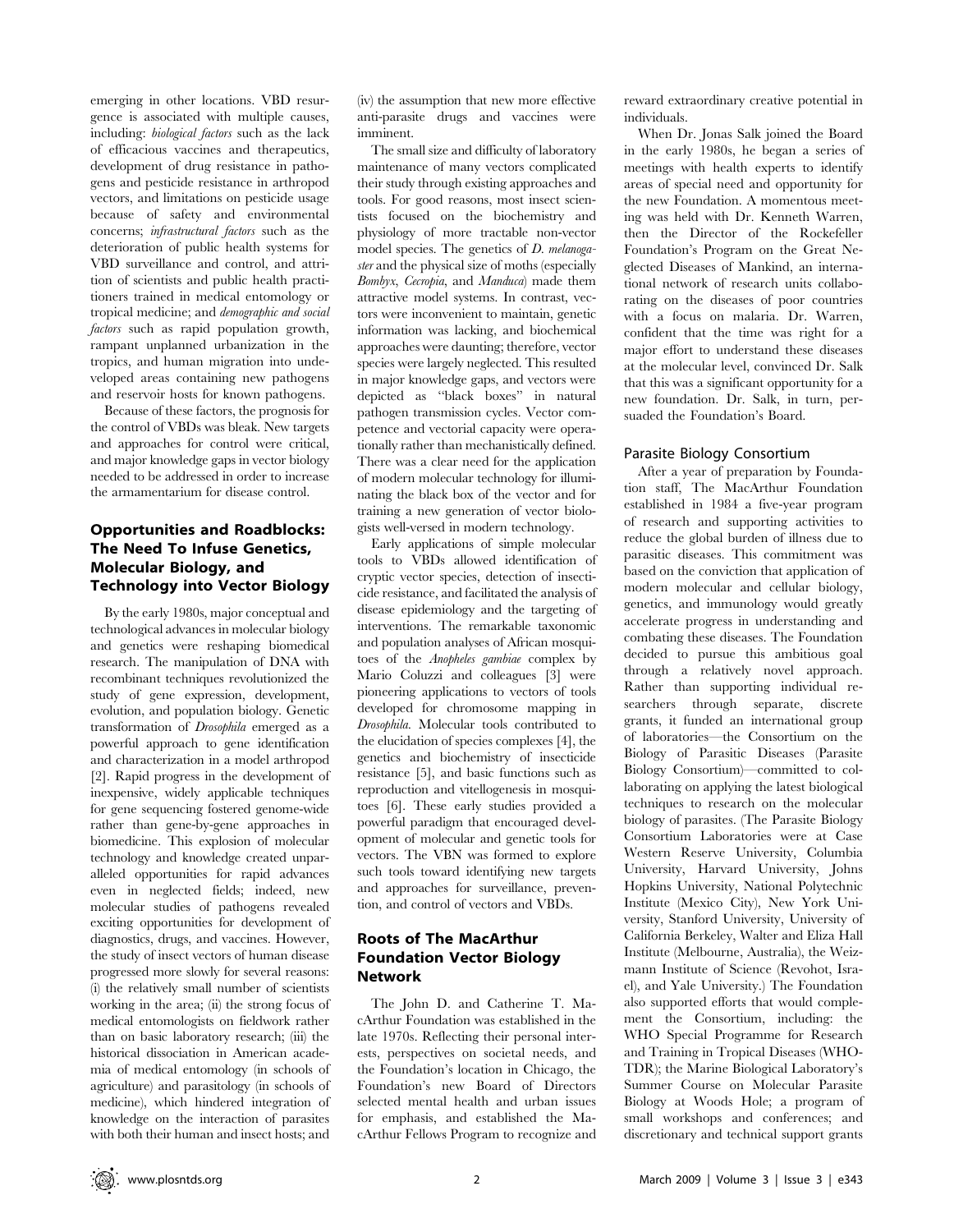to further the work of the Consortium and advance the field of parasite biology.

# The Formation of the Vector Biology Consortium

When the Parasite Biology Consortium was established, vector biology was even further behind than parasite biology in the application of modern techniques. Three Consortium laboratories (based at Case Western Reserve, Harvard, and Yale Universities) had research groups working on the biology of parasite vectors, but, at least initially, the importance of such studies was not recognized by the Foundation. However, by the mid 1980s, it was becoming evident that the effective control of parasitic diseases in tropical endemic areas would require a multifaceted strategy aimed at both preventing and treating parasitic infections and controlling their transmission by insects. Moreover, there was a growing sense at the Foundation that vector biology was a field ripe for rejuvenation based on the introduction of the molecular and genetic methods that were revolutionizing the study of parasites.

This perspective led the MacArthur Foundation in 1985 to convene a small, one-day meeting of scientists to explore how the Foundation might promote this development. Participants included: B. Beaty (Colorado State University (CSU)), M. Coluzzi (University of Rome), F. Kafatos (Harvard University, and IMBB, Crete), T. Mahowald (Case Western Reserve University (CWRU)), L. Miller (National Institutes of Health (NIH)), L. Riddiford (University of Washington), and D. Prager, the Foundation Program Officer. The consensus of the meeting participants was that the time was right for a major research effort directed toward: understanding, at the molecular and genetic levels, the properties of insect vectors that foster parasite infection and transmission; and developing mechanisms for interfering with these processes.

# Establishment of and Mandate for the Vector Biology Network

Over the next two years, the ideas from that meeting germinated, and led the Foundation to create a new research network focused on vector molecular biology to complement the Parasite Biology Consortium. The Vector Biology Network would include vector laboratories within the Parasite Biology Consortium, and would also exploit newly emerged opportunities. These included the commitment of F. Kafatos to devote 50% of his laboratory to vector biology; the opportunity for A. James, then at Harvard, to start a new vector research program at the University of California Irvine; the convergence of pertinent expertise, infrastructure, and capacity at the NSF-funded Center for Insect Sciences at the University of Arizona; and the establishment of the Arthropod-borne and Infectious Diseases Laboratory at CSU. The VBN laboratories and respective program leaders (PLs) were CWRU (A. Mahowald and M. Jacobs-Lorena), Yale (R. Tesh), Harvard and Crete (F. Kafatos), CSU (B. Beaty), University of Arizona (J. Hildebrand), University of California Irvine (A. James), and NIH (L. Miller). A VBN consortium laboratory was subsequently established at the Centers for Disease Control–Division of Parasitic Diseases, which later moved to the University of Notre Dame (F. Collins).

The VBN was proposed formally to the MacArthur Foundation Board at the time of the renewal of the Parasite Biology Consortium (December 1989) and received unanimous approval. The Foundation specified a clear mandate: 1) establishing and legitimizing a credible field of parasite vector molecular biology with strong intellectual and methodological foundations; 2) attracting to the field established biologists familiar with the latest advances in molecular and cellular biology and genetics; 3) training future generations of parasite vector biologists.

# Development of Specific Goals and Strategy: The First Meeting of the Program Leaders (PLs)

This critical meeting of the VBN PLs was held at The MacArthur Foundation in Chicago on November 20–21, 1989. The intent of the meeting was to reach consensus on long-range goals, initial priorities, strategies for mobilizing intellectual, scientific, and technical resources; and on defining major activities and responsibilities of the PLs. It was agreed that progress in understanding and controlling disease transmission by insect vectors would require an understanding of the relationship between molecular and behavioral events, and close integration of the new discipline into the larger fields of tropical medicine, medical entomology, epidemiology, and ecology. The challenge was to bridge the whole spectrum of inquiry from the molecular to the ecological. The overarching goal for the VBN was to infuse modern molecular biological and genetic techniques into vector biology.

Research priorities and goals for the VBN that emerged from this meeting included: a) development and exploitation of genomic approaches in vector biology; b) development of techniques for genetic transformation of insect vectors; c) characterization of the immune system of vectors; d) determination of the molecular and biological bases of vector competence and vectorial capacity; e) exploitation of identified vulnerabilities to develop effective strategies for interfering with pathogen transmission.

An equally critical outcome of this meeting was the emergence, from the beginning, of an interactive and cohesive VBN spirit based on shared vision, goals, and philosophy. This rapport led to a coherent and systematic plan for accelerating the development of a new field, vector molecular biology. The adopted strategic elements included: a) regular PL meetings, two to three per year, plus broader Network meetings; b) collaborative research programs targeting major scientific goals; c) involvement of established scientists from other fields conversant with modern molecular biological and genetic techniques; d) training both within Network laboratories and in a formal course; e) an efficient administrative structure to facilitate achievement of Network goals.

The collaborative research approach was critical to the success of the Network. It exploited the separate and combined expertise of the Network laboratories in a way that maximized flexibility in achieving Network goals.

# Network Meetings: Sustaining the Network and the Field

The collaborative spirit of the first meeting of the PLs was continued in the subsequent meetings and diffused into the Network as a whole. The ethos was sharing, before publication, of all data, research achievements, experimental models, biological materials, and draft manuscripts; use of research facilities; and visits or exchanges among Network laboratories. In addition, strategic meetings and shared training programs were designed to tackle roadblocks and address opportunities for moving the field forward to stimulate vector biology research, and to accelerate application of new information on the control of parasite transmission in tropical endemic areas.

The PL and other meetings were critical for solidifying the program's cohesion and effective operation. Small (30–40 participants) and intensive  $(2-3 \text{ day})$  workshops proved to be an efficient mechanism for developing effective strategies to overcome specific technical barriers to progress in the field. They included network and nonnetwork experts with pertinent experience in the topic of interest, and were designed to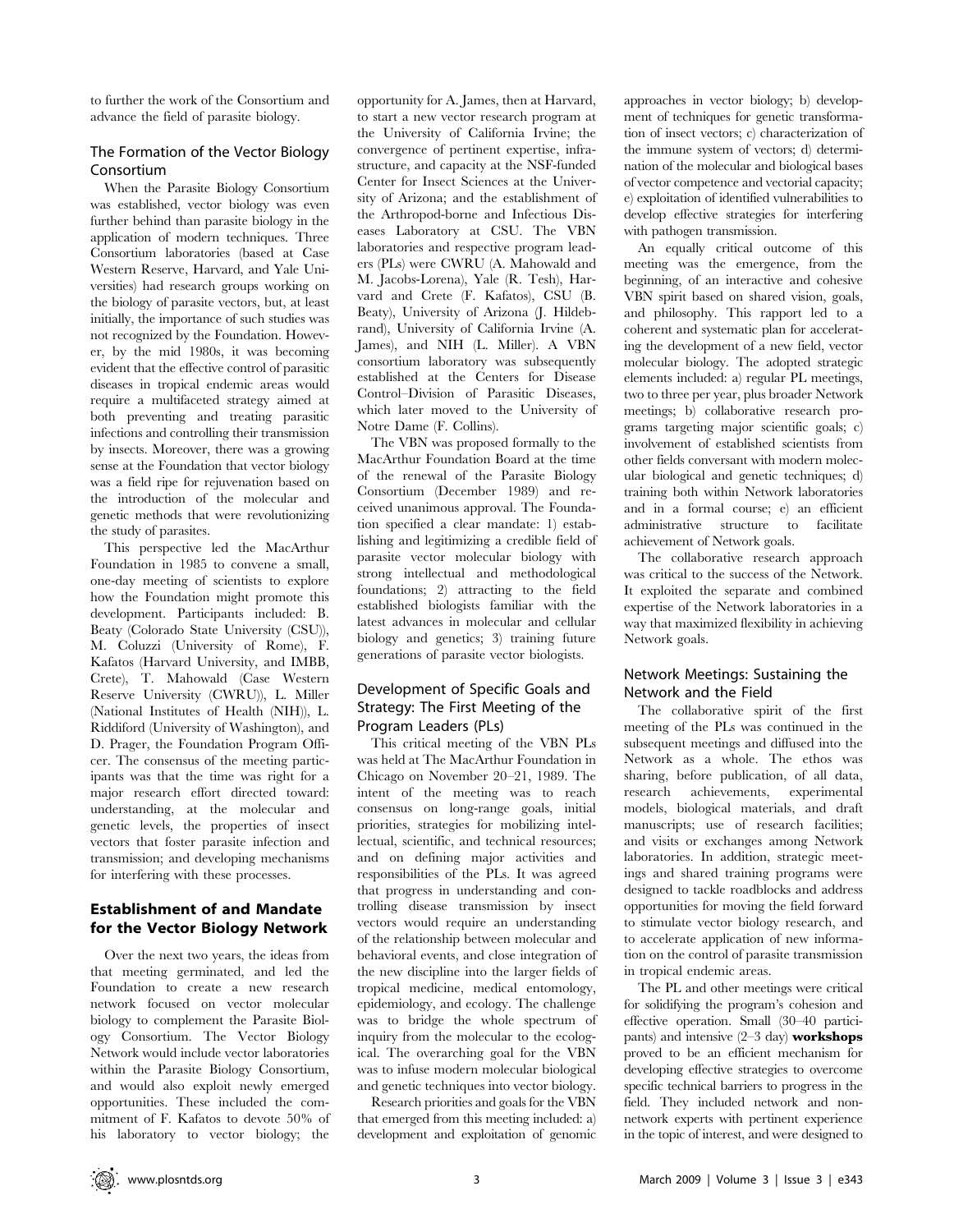maximize interaction and discussion; each one addressed a specific topic: genofmics, transformation, or bioinformatics. Networkwide **institutes** were devoted principally to VBN participants with one or two plenary speakers from outside the Network; they focused on VBN scientific issues and promoted networking and collaboration among Network scientists.

## Engaging the Broader Community: Key Partnerships

Key to the success of the new enterprise was inclusiveness: the early and sustained involvement of other leaders and proponents of vector biology from multiple institutions and agencies. Particularly noteworthy were joint planning and coordinated funding activities with: (i) the National Institutes of Health (NIH) through Drs. S. James and K. Aultman (Program Officers for vector biology and related fields at the National Institute of Allergy and Infectious Diseases [NIAID]); (ii) WHO-TDR through two successive Directors, Drs. T. Godal and C. Morel, and Dr. B. Dobrokhotov, manager of the Biology and Control of Vectors program at TDR; and (iii) foundations such as the Wellcome Trust and the Howard Hughes Medical Institute. These collaborations played a large role in promoting the field and developing the personnel and tools needed to address the problems.

## The Tucson Meeting and Its Impact

A major goal of the VBN was the genetic manipulation of vectors to block their ability to transmit pathogens. A seminal meeting entitled ''Prospects for Malaria Control by Genetic Manipulation of its Vectors'' was held January 27–31, 1991, in Tucson, Arizona, and was sponsored by The MacArthur Foundation, WHO-TDR, and the University of Arizona. Participants included scientists with expertise in basic molecular biology, genetics, epidemiology, entomology, vector control, and public health (Figure S1). By the end of the meeting, a consensus had emerged that the use of molecular approaches to vector and disease control should be pursued as a real possibility and not as an impossible dream. The official report of the meeting was published by WHO-TDR (TDR/BCV/MAL-ENT/ 91). On this basis, TDR established a 20 year plan for the development of malaria refractory mosquitoes. The first projects of the plan focused on genome mapping, identification of selectable markers, and transposable elements, and on database construction.

The TDR's 20-year plan was accelerated as DNA methods became increasingly powerful and less expensive, and manipulating and sequencing mosquito genomes became feasible.

The ability to coordinate research efforts through the VBN resulted in the achievement of a key milestone of the TDR plan—transgenic mosquitoes. A PL meeting at the Biology of Disease Vectors (BDV) course in Crete in 1994 resulted in a VBN plan to develop transgenesis as a tool in vector biology. Transformation of the vector of dengue fever, Aedes aegypti, was published in 1998 by the group of A. James, in collaboration with F. Collins [7,8], and of the malaria vectors An. stephensi [9] by the teams of A. Crisanti, F. Kafatos, and C. Savakis, and An. gambiae [10] by M. Benedict and colleagues.

VBN workshops on genomics and vector parasite interactions led to the mapping of pathogen refractory genes, and a VBN institute led to the initiation of genomics and informational Web sites for An. gambiae and Ae. aegypti. Finally, initial discussions between L. Miller, F. Collins, and F. Kafatos at the BDV course in Bamako, Mali (1997), led to draft VBN plans for fully sequencing Anopheles gambiae and to the first Anopheles Genome Meeting, which was organized by TDR and the VBN in Geneva [11] to discuss potential strategies. Independent sequencing plans were developed by Genoscope and P. Brey at Institut Pasteur. The first An. gambiae expressed-sequence tag (EST) sequencing project was co-funded in 2000 by the VBN, NIH-NIAID, and WHO-TDR. An An. gambiae Genome Summit was convened in March 2001 in Paris by TDR and Institut Pasteur. One and a half years later, the full genome sequence was completed at Celera Genomics and at Genoscope, with funding from NIAID and the French Ministry of Research, respectively, and was authored by the An. gambiae Consortium [12].

# Vector Biology Network Funding, Activities, and Impact

The VBN was supported by relatively modest funding from The MacArthur Foundation (USD 1.2 million total annually for eight laboratories over ten years) to catalyze and promote the field of molecular vector biology. Yet the impact on vector biology was extraordinary. Metrics of success in this goal include: recruitment of established scientists into the field, research productivity of VBN and its collaborators, training of new vector biologists, vector biology publications in high-quality journals, external funding (largely by NIH-

NIAID), and vector biology presentations and sessions at the Annual Meeting of The American Society of Tropical Medicine and Hygiene (ASTMH).

# Recruitment of New Scientists into the Field of Vector Molecular Biology

The Network recruited and eventually co-opted outstanding, nationally and internationally recognized scientists of other specialties into the field of vector biology. In many cases, the respective VBN teams were gradually transformed from a focus on Lepidoptera and Drosophila research or virology research into leading vector research laboratories. Numerous young scientists were recruited into the field as postdoctoral fellows or junior faculty associated with the network research laboratories and/or as participants in the BDV course.

## VBN Research Accomplishments

Remarkable research accomplishments were made by the laboratories of the VBN and their collaborators, consistent with the research priorities and goals set by the Network. Beyond the milestones of culicine and anopheline transformation and genomic analysis, major advances in vector gene manipulation, molecular characterization, and functional analysis resulted from research activities of the VBN groups, their collaborators, and many other laboratories. These included: the use of microsatellites to establish a genetic map (e.g., [13]); BAC cloning and in situ hybridization of chromosomes; cloning microdissected chromosome regions (e.g., [14]); use of molecular markers to characterize vector chromosomes and genomes, and to identify cryptic species [15–19]; development and use of robust tools and approaches to follow gene flow within and between species (e.g., [20–26]); exciting new information concerning the molecular biology of vector immunity (e.g., [27]), olfaction and host-seeking (e.g., [28]), salivary gland biology (e.g., [29,30]), and blood meal digestion and interactions with pathogens (e.g., [31–36]); introduction of virus-based transducing systems for gene expression and characterization in vectors (e.g., [37–39]); and the proof of concept that molecular intervention can lead to the disruption of pathogen transmission by vectors [40–42]. These goals were attained in just over ten years and, together with important achievements of other colleagues in this expanding field, firmly reestablished vector biology as a dynamic field.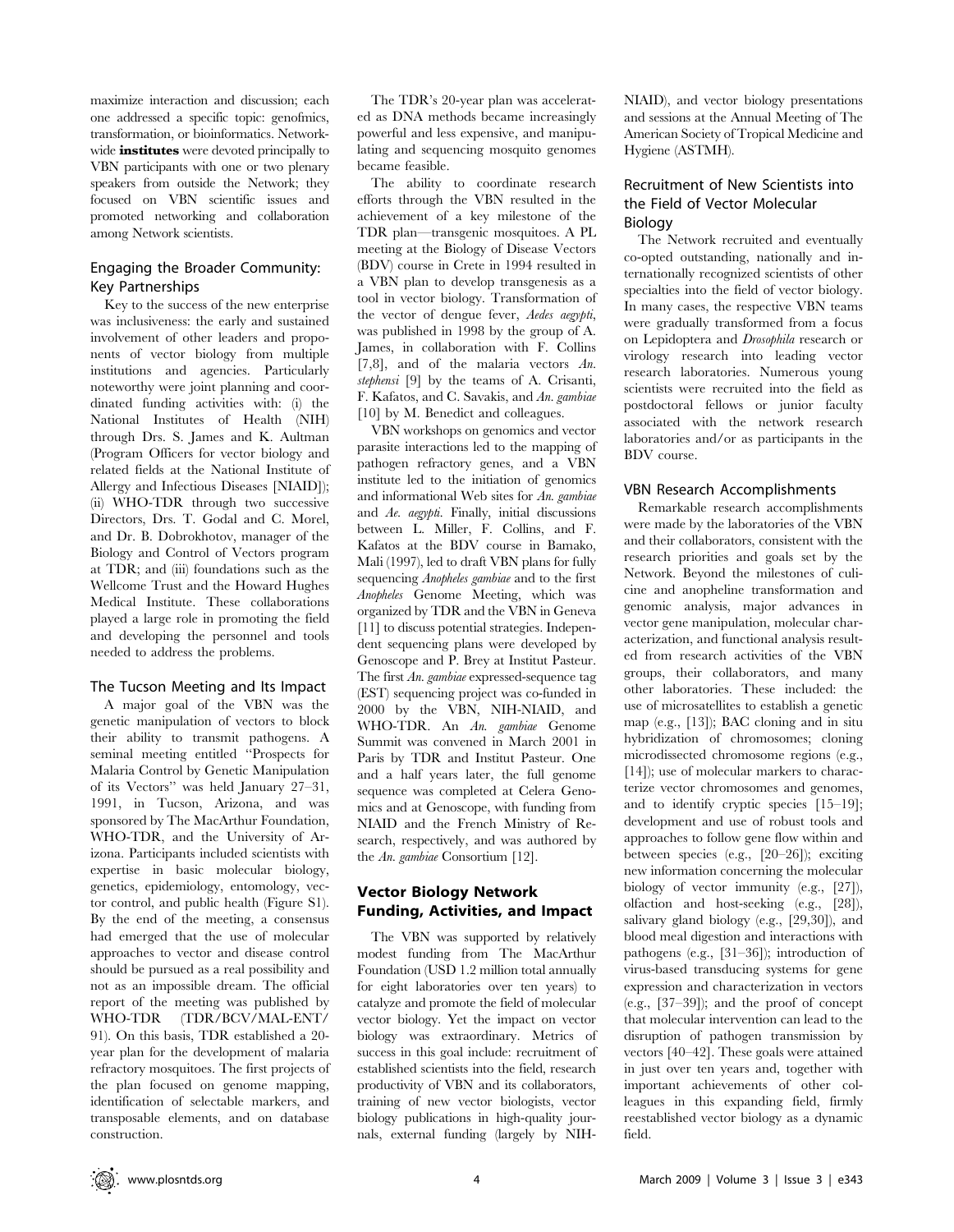The characterization of the mosquito immune system [27] is an excellent example of how VBN effort supported the development of a vibrant new field. A VBN WHO-supported pilot EST/cDNA cloning and sequencing project [43] accelerated the process, and VBN scientists leveraged resources and initiated new collaborations in vector immunity. Comparative biology approaches and transfer of information from D. melanogaster allowed innate immunity studies in An. gambiae to progress well, even prior to genome sequencing. With the publication of the An. gambiae genome, research in vector immunity exploded for both anopheline and culicine mosquitoes (e.g., [44–46]). The new tools and information developed during these exciting years led directly to landmark demonstrations by VBN laboratories of: the role of insect innate immunity in vector competence (e.g., [47,48]), new robust RNA interference methods for gene function analysis in vectors (e.g., [47]), the RNAi response as a robust immune response to arboviruses in vectors (e.g., [49]), and the molecular manipulation of vectors to make them resistant to dengue and malaria transmission (e.g., [50,51]). The recent publication of the Ae. aegypti genome [52] and multiple other vector genome projects in progress undoubtedly will contribute to the productivity of the field. The establishment by the NIH of VectorBase [53] to coordinate and promulgate molecular information on vectors is testimony to the explosion of information, knowledge, tools, laboratories, and investigators in vector biology.

## VBN Training

Training was an integral part of the VBN strategic plan from the beginning. Much of the training of postdoctoral fellows, graduate students, and faculty occurred in the respective VBN research laboratories. Important additional training activities included Network development of the BDV course, publication of corresponding textbooks, and VBN faculty participation in WHO-TDR regional training activities in population genetics and bioinformatics.

Development of the BDV course was one of the first decisions of the Network PLs and was inaugurated in 1990. The VBN members at Colorado Sate University hosted the first several years, and in 1994 it rotated to overseas venues to broaden participation and facilitate the inclusion of scientists and students from disease-endemic countries. Host countries included: Greece (Institute of Molecular Biology and Biotechnology in Crete), Mali (Faculty of Medicine, Pharmacy and Odonto-Stomatology), Brazil (Foundation at the Institute of Oswaldo Cruz), Czech Republic (University of Southern Bohemia and Institute of Parasitology), Mexico (Institute Nacional de Salud Publica), Thailand (Mahidol University), and the United Kingdom (Liverpool School of Tropical Medicine).

This intensive two-week course, a total immersion in vector biology, provided a common background and conceptual framework for a new generation of researchers, who could apply modern approaches to the study and control of disease vectors. It also was invaluable for networking among students, and between students and faculty experts. The course was aimed both at scientists newly recruited into the field from diverse areas and for those with more conventional training in VBDs. Advanced graduate students, postdoctoral fellows, and independent investigators were introduced to the biology of disease vectors, with emphasis on current molecular approaches. A mini-symposium was held each year and emphasized a topic of importance to vector biology. These topics included the biology of vector–parasite interactions, Ae. aegypti and An. gambiae biology and control, pesticide resistance and stewardship, advances in vector molecular biology and tools, and bioinformatics and genomics. Each year, approximately 35 students and 25 faculty participated in the course. Faculty members were scientists from the VBN, other universities, government institutions, and biotechnology companies from around the world. Every year 16 or more nations were represented. Small class size and the selection of renowned scientists for faculty provided an unparalleled learning and networking experience. Admission was very competitive. To date, 558 students from 67 countries and 154 faculty from 21 countries have participated in the course. The course was considered by WHO-TDR to be one of its flagship training programs.

The first course was restricted to VBN laboratories as a means of testing the curriculum and of promoting interaction among Network participants. All of the PLs, key research personnel, and postdoctoral fellows were in attendance, creating a coherent and unified learning framework that promoted Network evolution and maturation. This contributed to a common vision for the expanding Network, and resulted in a true community of scientists working toward common goals. Subsequent courses were sponsored principally by The MacArthur Foundation

and WHO-TDR, but also received support from the Howard Hughes Medical Institute and the NIH, permitting financial assistance to students and faculty from developing countries. Many students and faculty described the course as a careerand life-changing experience. Furthermore, students from the early years have emerged as leaders in the field and as faculty in the course. Most of the new vector biology positions in academia and government in the US in recent years have been filled by former BDV course participants.

After the course had been offered for several years, it became clear that the syllabus provided the basis for a textbook on vector biology with emphasis on modern molecular and quantitative approaches. The textbook The Biology of Disease Vectors [54] was published by the University Press of Colorado in 1996 and was provided free of charge to students and faculty in the course and to institutions in disease-endemic countries. An updated edition of The Biology of Disease Vectors [55] was published by Elsevier in 2005.

## Network Participation in Building a Scientific Community

Network members became key contributors in the development of vector biology as a field. Network members: (i) organized WHO-TDR workshops throughout the world on vector population genetics and molecular taxonomy, vector bioinformatics, and vector control; (ii) were central to the emergence of vector genome projects; (iii) contributed to the development of the Keystone Symposium ''Toward the Genetic Modification of Arthropods,'' which became an important meeting for vector and arthropod biologists; (iv) established the ''Molecular and Population Biology of Mosquitoes and Other Vectors'' workshop held biannually in Crete, which has become a key meeting for vector biologists; (v) organized sessions in ASTMH meetings, Gordon Conferences, and specialty meetings; (vi) participated in the BDV courses; and (vii) trained innumerable visiting scientists, postdoctoral fellows, and students in new tools and techniques in their respective laboratories.

#### The Renaissance of Vector Biology

The overarching goal of the VBN was to catalyze the development of the vector biology field in the era of molecular biology. A number of specific metrics of success are evident following analysis of time periods before and after the formation of the VBN. An impressive and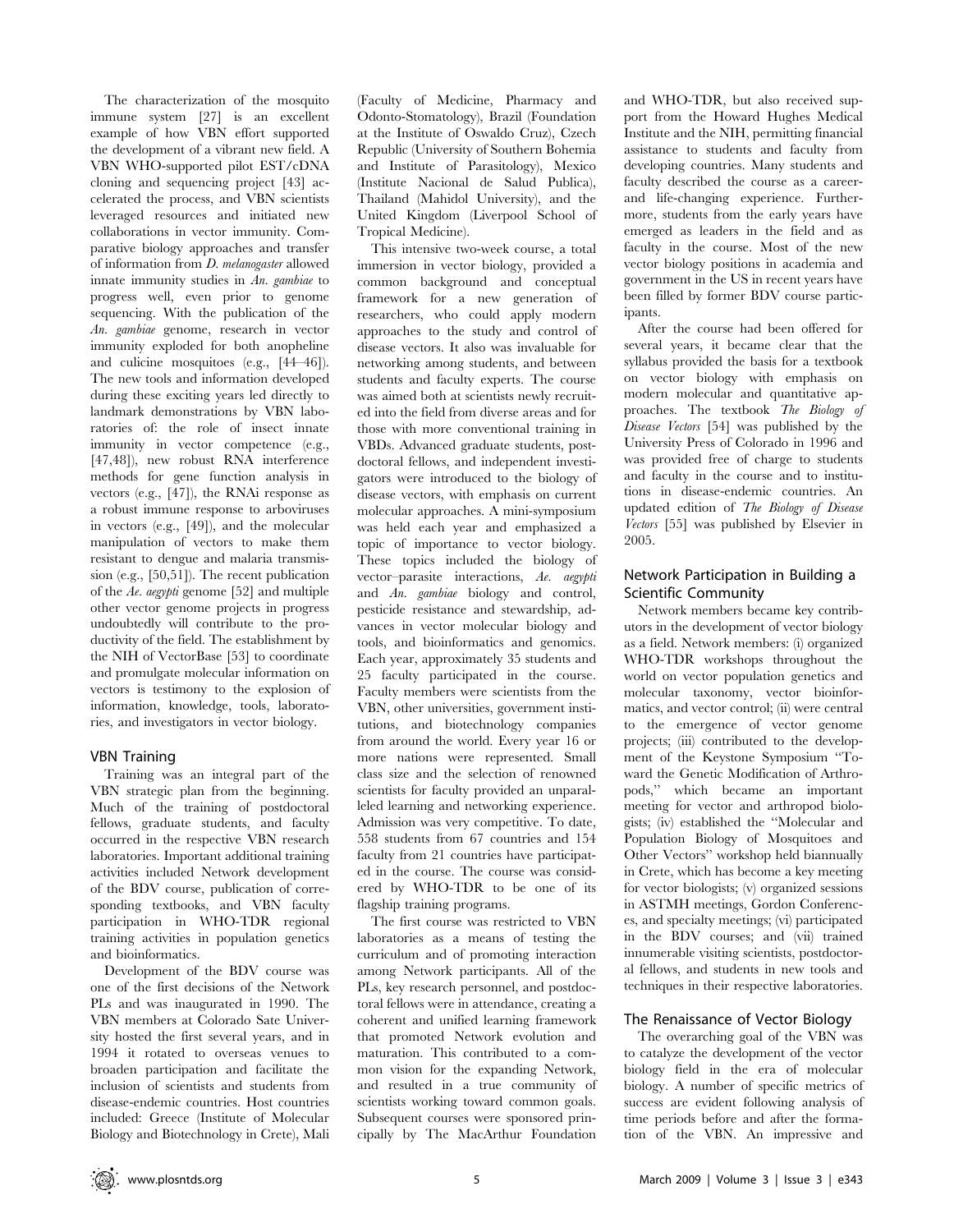sustained surge occurred in vector biology publications in leading journals (Figure 1). Prior to 1990, typically fewer than 20 vector biology papers appeared in these journals, but a tenfold increase in the number of publications began in 1991, and has now reached 150 to 200 publications per year in these journals alone. This increase reflects the recruitment of new scientists to the field, the quality of their science, and the development of new tools and approaches to investigate vectors. Concomitant with the increase in publications, a substantial increase is observed in the number of vector biology grants at the US National Institutes of Health (Figure 2), principally the NIAID. Most of this increase is in mosquito-related grants, reflecting in part the influence of the An. gambiae genome project. The portfolio of vector biology grants grew from approximately 50 to  $>120$  in the years of the VBN (1990–2000). While the overall NIH-NIAID budget doubled during this period, increases in vector-related studies outpaced this increase. Furthermore, the portfolio continued to increase during the reporting period, reflecting the firm establishment of the new discipline. This latter achievement is emphasized with the formation of a new dedicated NIH study section in Vector Biology. The NIH intramural program also increased, with vector biology research equalling malaria research for the first time. The final indicator of the development of vector biology is the number of scientific presentations and sessions at the annual meeting of a relevant and representative scientific society, The American Society of Tropical Medicine and Hygiene. Review of the annual meeting programs from 1990 to 2005 show that vector biology sessions and presentations increased over the years, from typically fewer than 50 in the early 1990s to more than 200 in 2005 (Figure 3). The addition of new journals with emphases in vector biology, e.g., Insect Molecular Biology, Vector-Borne and Zoonotic Diseases, Journal of Insect Sciences, also is testimony to the resurgence of vector biology.

The Network laboratories contributed to a surge in these metrics but, importantly, the increases reflect the emergence of a widespread, robust new field involving many institutions, programs, and principal investigators in both developed and diseaseendemic countries. Although the limited funding for the VBN inevitably disappointed some early practitioners who could not be included in the program, ultimately everyone benefited from the robust development of the field and its funding.

# Lessons Learned—The Funder's Perspective

Collaborative research networks were a relatively new phenomenon when the VBN was established in 1989, and represented an experiment in organizing science to tackle some of society's most significant challenges. For that reason, it is helpful to reflect on the work of the VBN, on how it was structured, and on how it operated. The following thirteen areas represent key lessons from the VBN's experience.

#### Network Concept

The research network is a complement to, not a replacement for, individual research supported by traditional funding sources. It is designed to add value to individual scientific pursuits by providing a setting in which the talents of individuals can be mobilized in a reinforced manner to address scientific issues of common concern: by conducting a kind of research that would not otherwise be possible, and by bringing diverse research strategies to bear on overcoming conceptual and technical barriers to progress. Networks can play a particularly powerful and influential role in providing the core leadership, legitimacy, and momentum needed to establish a new scientific field.

#### Timing

If the time is right and the environment ready, launching an initiative such as the VBN is like throwing a match on dry tinder; if it is not, even the most creative strategy may fail to spark a fire. The time was right for creating the Network, in terms of recognized need and opportunity; committed people; availability of methods, technologies, and facilities from other fields; and cooperative institutions.

#### Receptivity

Critical to the success of a new collaborative venture is the receptivity of the field



Figure 1. Vector molecular biology publications in leading scientific journals from 1975 to 2006. The number of publications was determined using a Web of Science database search for publications involving mosquitoes, ticks, sand flies, and other vectors. These two groups of leading journals were selected: generalist (PNAS, Science, Nature, Cell, Genetics), and field-specific (Insect Molecular Biology, Insect Biochemistry & Molecular Biology). doi:10.1371/journal.pntd.0000343.g001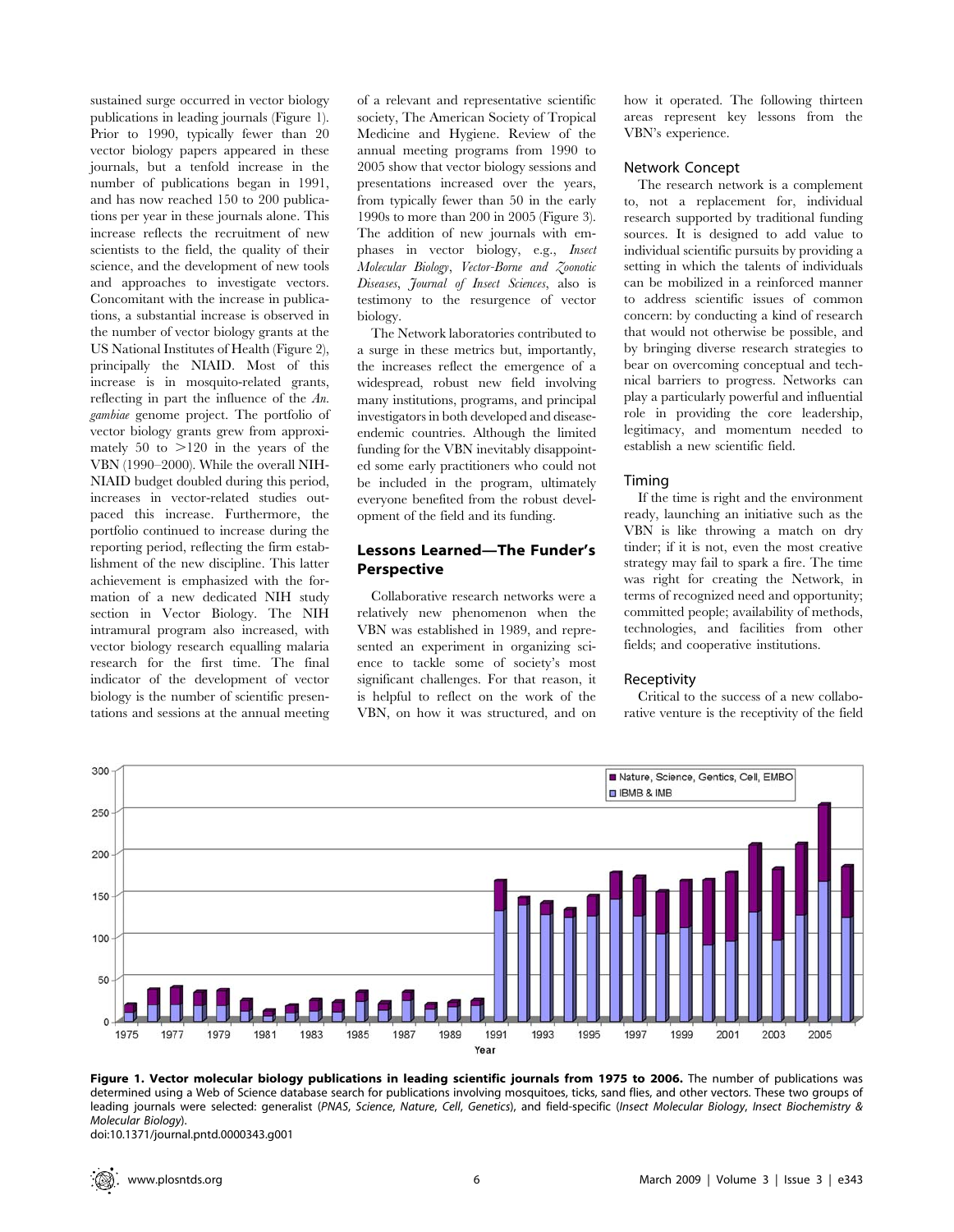

Figure 2. Vector biology grants funded by the National Institutes of Health from 1975 to 2005. The CRISP database was used to search for grants related to mosquitoes, ticks, and other vectors (e.g., sand flies, reduviids, tsetse, etc.). doi:10.1371/journal.pntd.0000343.g002

to such an intervention. Many VBN members are from entomology and Drosophila genetics fields in which collaboration is a part of the culture. Months before VBN members received grants awarded by the Foundation, they began collaborating.

#### People

Collaboration and communication take place between and among individuals, not



Figure 3. Vector biology presentations and posters at the annual meeting of the American Society of Tropical Medicine and Hygiene from 1990 to 2005. Sessions include symposia, scientific sessions, and poster sessions specifically for vectors. Presentations include oral presentations or posters within vector sessions. The results do not include presentations or sessions organized for specific diseases even if the disease is vector-borne.

doi:10.1371/journal.pntd.0000343.g003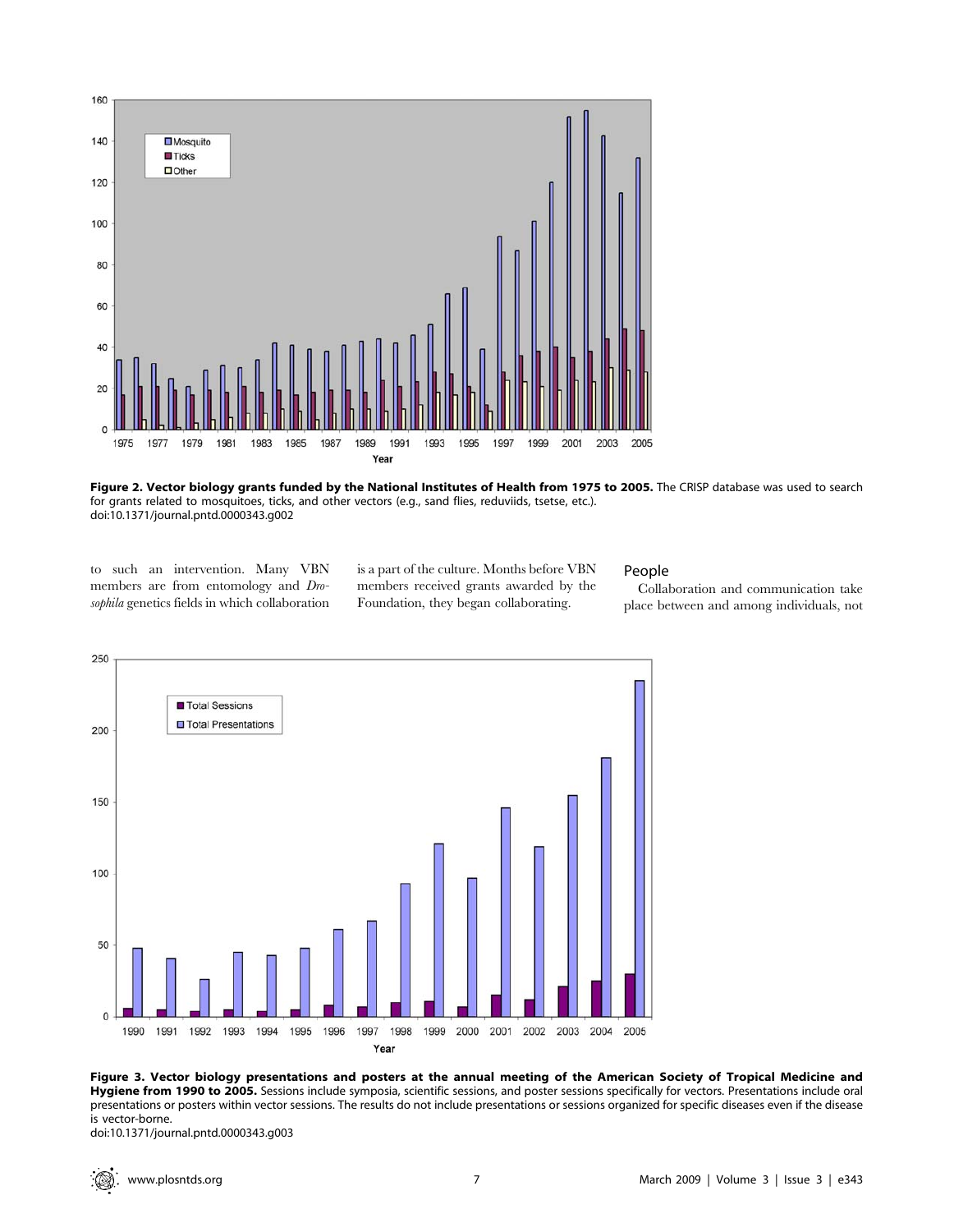institutions. The most critical elements in the success of a collaborative research endeavor are the professional and personal attributes of the participants, and the degree to which they meld into a collegial, open, and productive collective. Effective collaborators are those who: (i) have a demonstrated commitment to interdisciplinary collaboration as a strategy for overcoming substantive and technical barriers to progress in the field; (ii) are collegial, with excellent group process skills, and a demonstrated capacity to work with others; (iii) possess personal and professional maturity and security, an openness to new ideas and approaches, and an ability to reach beyond current paradigms and strategies; and (iv) are willing to make the requisite commitment of time and energy to listen, learn, and make collaboration work.

#### Commitment to Shared Goals

The members of the VBN were, to a person, focused intensely on doing whatever it took to advance the field of parasite vector biology and, through their work together, to strengthen the potential of that field to produce strategies for controlling parasitic diseases by interrupting their transmission by insect vectors.

#### Face-to-Face Interactions

The Network PLs met, on average, three times a year. These meetings were like lab meetings in which the PLs: (i) trusted each other and freely presented the results of work under way in their laboratories; (ii) discussed barriers to progress and how to overcome them, collectively; and (iii) developed plans for advancing the work of the VBN and strengthening the field of molecular vector biology. These meetings fostered important personal and professional relationships that continue today, as well as a sense of shared purpose and coherent direction.

#### **Training**

Training was integral to the VBN, not an add-on. Each participating laboratory trained several students and fellows, almost all of whom have gone on to establish their own laboratories focused on vector biology. Working in laboratories characterized by high-quality science, open communication, and state-of-the-art facilities and technologies, trainees were immersed in the collaborative ethos that was the VBN's hallmark. Beyond their primary laboratory, trainees benefited from visits to other Network laboratories, participation in the Biology of Disease Vectors Course, attendance at the Network institutes and workshops, and presentations at professional conferences and symposia.

#### Biology of Disease Vector Course

The annual BDV course played a critical role in building the field of molecular vector biology around the world. In addition, it served as an anchor for the Network: VBN PLs designed the Course and constituted the core faculty; a meeting of the PLs was held during the Course each year; all VBN trainees took the Course early in their training experience; and the Course brought VBN scientists and trainees into contact with many of the current and future leaders in the field from around the world.

#### Workshops

Network-sponsored workshops mobilized communal expertise and experience to tackle the critical barriers to progress in the field. External experts who had grappled with similar challenges in other fields were invited to share their experiences and to advise the Network on how best to proceed. As a result, these sessions were instrumental in the development of strategies that were successful in overcoming barriers and moving the field forward.

#### Flexibility

Within the boundaries of expectation established by the Foundation, VBN laboratories were given very wide latitude in how they expended the grant funds provided. As a result, Network laboratories were able to spend the money in a timely and optimal mode, directed at the Network's goals and without constraints of required funder approval for trying novel approaches (for which scientists were the best judges).

#### Invisible Administration

An effective research network is one in which administration and logistics are effective, efficient, seamless, and invisible. Toward this end, each Network laboratory had an individual whose job it was to handle the administrative aspects of the lab's involvement in the Network. In addition, a single Foundation staff person—the VBN Administrator—handled overall VBN logistics and administration and orchestrated the work of the individual lab's administrators.

#### Partnering and the Power of Leveraging

To be successful, a network must actively engage the broader field in which it works, openly sharing the results of its efforts and incorporating advances achieved by others. In this way, network resources are highly leveraged, magnifying the impact of the network's funding, talent, technical capacities, and discoveries.

#### Funders' Opportunity

A funding agency can accomplish much with modest resources. However, it must choose its targets carefully, articulate ambitious but measurable goals, recognize the importance of timing, be strategic, be trusting of its investigators and the dynamic of science, and be willing to experiment with new funding mechanisms. As a function of their independence, foundations have a particular opportunity to take on important but neglected societal issues and to try flexible new strategies for attacking them.

#### Summary

The VBN more than met the objectives of The MacArthur Foundation, and it validated the field-development concepts that motivated its creation. Through the separate and collaborative research and training activities of Network laboratories, the two-week summer course, and an ongoing set of strategic planning and convening activities, the VBN (i) led in the development of proof-of-concept demonstrations of genetic methods for interrupting the transmission of selected parasitic and viral VBDs; (ii) developed and applied the first methods for producing transgenic mosquitoes; (iii) helped to create the rationale, strategy, and collaborative approach for sequencing the genomes of the most significant mosquito vectors of human malaria and dengue; (iv) produced novel understanding concerning the functions and operation of the insect immune system, illuminated molecular events and vulnerabilities during blood feeding and digestion and the molecular basis of olfaction in host-seeking; (v) developed and offered the BDV course and published the landmark textbook The Biology of Disease Vectors; and (vi) trained more than 600 students, postdoctoral researchers, and faculty from around the world, many of whom now fill leadership positions in vector biology or medical entomology; and (vii) recruited outstanding scientists from other fields to vector biology, many of whom transformed their entire laboratories to work on vectors and have become leaders in the field.

In conjunction with or following the VBN initiative, other organizations initiated or emphasized programs to target vectors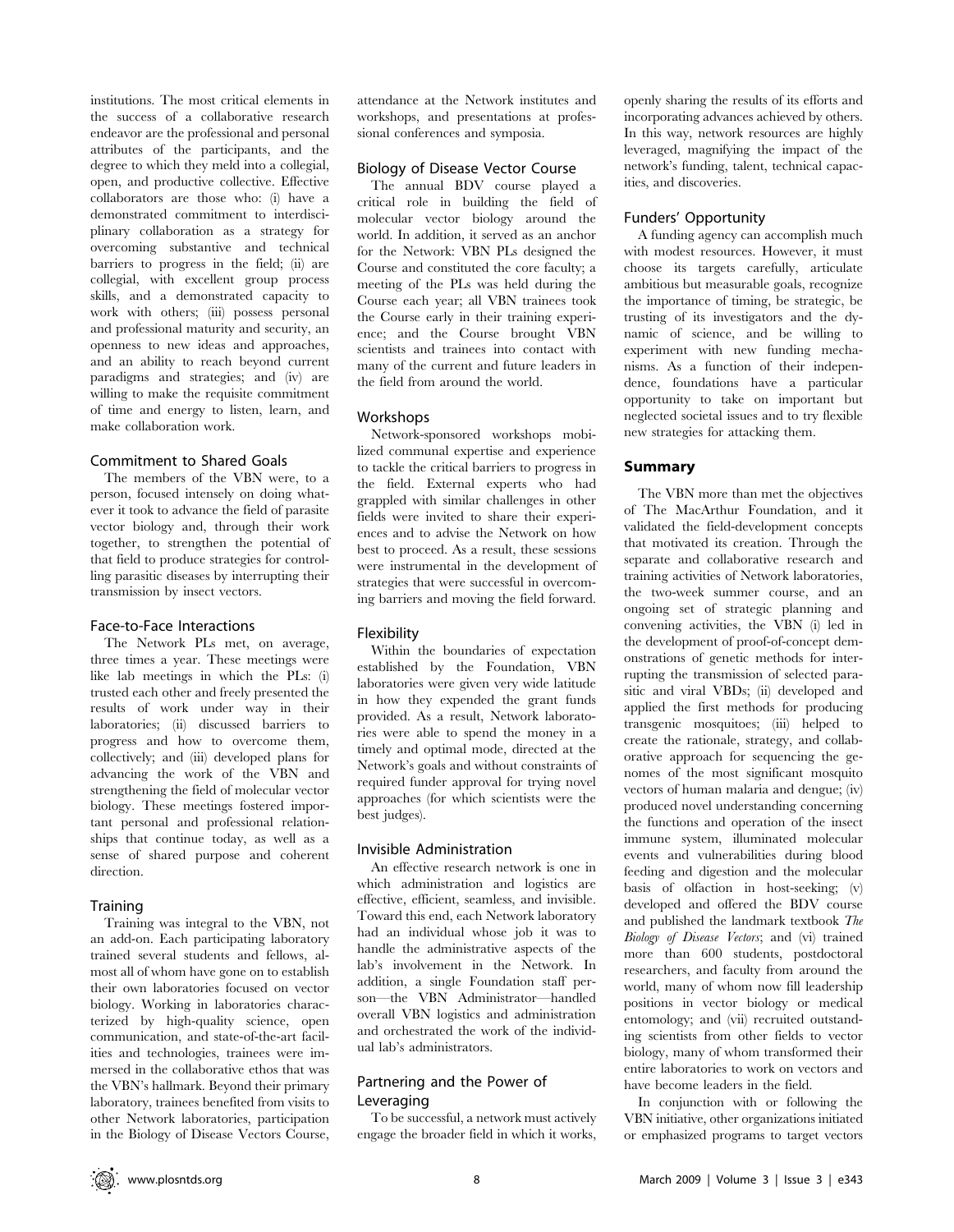for disease control using modern molecular approaches. WHO-TDR initiated a new program on parasite vector biology emphasizing modern genetic and population genetic research and training. The portfolio of vector grants exploded at the NIH, culminating in a Vector Biology study section, and Gates Grand Challenge grants and other foundation initiatives are targeting vectors for disease control using modern approaches. The WHO-TDR–funded effort to incorporate scientists from the developing world and disease-endemic countries into Network activities has greatly enriched the field, benefiting scientists from both North and South, and has yielded extraordinary collaborative studies and efforts to control VBDs. As a result, there is now a vibrant and productive community of basic and applied researchers, funding agencies, and interventionists working in

#### References

- 1. Smolinski MS, Hamburg MA, Lederberg J, eds (2003) Microbial threats to health: Emergence, Detection, and Response. Washington (D.C.): The National Academies Press. 367 p.
- 2. Spradling AC, Rubin GM (1982) Transposition of cloned P elements into Drosophila germ line chromosomes. Science 218: 341–347.
- 3. Coluzzi M, Sabatini A, Petrarca V, Di Deco MA (1979) Chromosomal differentiation and adaptation to human environments in the Anopheles gambiae complex. Trans R Soc Trop Med Hyg 73: 483–497.
- 4. Scott JA, Brogdon WG, Collins FH (1993) Identification of single specimens of the Anopheles gambiae complex by the polymerase chain reaction. Am J Trop Med Hyg 49: 520–529.
- 5. Mouches C, Pauplin Y, Agarwal M, Lemieux L, Herzog M, et al. (1990) Characterization of amplification core and esterase B1 gene responsible for insecticide resistance in Culex. Proc Natl Acad Sci U S A 87: 2574–2578.
- 6. Bose SG, Raikhel AS (1988) Mosquito vitellogenin subunits originate from a common precursor. Biochem Biophys Res Commun 155: 436–442.
- 7. Coates CJ, Jasinskiene N, Miyashiro L, James AA (1998) Mariner transposition and transformation of the yellow fever mosquito, Aedes aegypti. Proc Natl Acad Sci U S A 95: 3748–3751.
- 8. Jasinskiene N, Coates CJ, Benedict MQ, Cornel AJ, Rafferty CS, et al. (1998) Stable transformation of the yellow fever mosquito, Aedes aegypti, with the Hermes element from the housefly. Proc Natl Acad Sci U S A 95: 3743–3747.
- 9. Catteruccia F, Nolan T, Loukeris TG, Blass C, Savakis C, et al. (2000) Stable germline transformation of the malaria mosquito Anopheles stephensi. Nature 405: 959–962.
- 10. Grossman GL, Rafferty CS, Clayton JR, Stevens TK, Mukabayire O, et al. (2001) Germline transformation of the malaria vector, Anopheles gambiae, with the piggyBac transposable element. Insect Molecular Biology 10: 597–604.
- 11. Balter M (2001) Mosquito genome is next. Science 306: 3.
- 12. Holt RA, Subramanian GM, Halpern A, Sutton GG, Charlab R, et al. (2002) The genome sequence of the malaria mosquito Anopheles gambiae. Science 298: 129–149.
- 13. Zheng L, Benedict MQ, Cornel AJ, Collins FH, Kafatos FC (1996) An integrated genetic map of

what was at the time of the Network's creation a seriously neglected area of public health.

The output of the VBN in trained people, knowledge, tools, and approaches represents important additions to the public health armamentarium for control of VBDs. Indeed, new vector control capacity combined with vaccination and therapeutic programs provide a new exciting and integrated opportunity to control and perhaps regionally eradicate some of the VBDs that are such important causes of morbidity, mortality, and misery in humankind.

#### Supporting Information

Figure S1 Participants of the Tucson, Arizona, meeting ''Prospects for Malaria Control by Genetic Manipulation of its

the African human malaria vector mosquito, Anopheles gambiae. Genetics 143: 941–952.

- 14. Zheng L, Saunders RD, Fortini D, della Torre A, Coluzzi M, et al. (1991) Low-resolution genome map of the malaria mosquito Anopheles gambiae. Proc Natl Acad Sci U S A 88: 11187–11191.
- 15. Dimopoulos G, Zheng L, Kumar V, della Torre A, Kafatos FC, et al. (1996) Integrated genetic map of Anopheles gambiae: Use of RAPD polymorphisms for genetic, cytogenetic and STS landmarks. Genetics 143: 953–960.
- 16. Brown SE, Knudson DL (1997) FISH landmarks for Aedes aegypti chromosomes. Insect Mol Biol 6: 197–202.
- 17. Favia G, Dimopoulos G, Louis C (1994) Analysis of the Anopheles gambiae genome using RAPD markers. Insect Mol Biol 3: 149–157.
- 18. Favia G, Dimopoulos G, della Torre A, Toure YT, Coluzzi M, et al. (1994) Polymorphisms detected by random PCR distinguish between different chromosomal forms of Anopheles gambiae. Proc Natl Acad Sci U S A 91: 10315–10319.
- 19. Collins FH, Paskewitz SM (1996) A review of the use of ribosomal DNA (rDNA) to differentiate among cryptic Anopheles species. Insect Mol Biol 5: 1–9. Review.
- 20. Besansky NJ, Powell JR, Caccone A, Hamm DM, Scott JA, et al. (1994) Molecular phylogeny of the Anopheles gambiae suggests genetic introgression between principal malaria vectors. Proc Natl Acad Sci U S A 91: 6885–6888.
- 21. Lanzaro GC, Zheng L, Toure YT, Traore SF, Kafatos FC, et al. (1995) Microsatellite DNA and isozyme variability in a west African population of Anopheles gambiae. Insect Mol Biol 4: 105–112.
- 22. Besansky NJ, Lehmann T, Fahey GT, Fontenille D, Braack LE, et al. (1997) Patterns of mitochondrial variation within and between African malaria vectors, Anopheles gambiae and An. arabiensis, suggest extensive gene flow. Genetics 147: 1817–1828.
- 23. Wang R, Kafatos FC, Zheng L (1999) Microsatellite markers and genotyping procedures for Anopheles gambiae. Parasitol Today 15: 33–37.
- 24. Apostol BL, Black WCIV, Reiter P, Miller BR (1996) Population genetics with RAPD-PCR markers: The breeding structure of Aedes aegypti in Puerto Rico. Heredity 76 (Pt 4): 325–334.
- 25. Ballinger-Crabtree ME, Black WCIV, Miller BR (1992) Use of genetic polymorphisms detected by the random-amplified polymorphic DNA polymerase chain reaction (RAPD-PCR) for differen-

Vectors,'' held January 27–31, 1991, sponsored by The MacArthur Foundation, World Health Organization Special Programme for Research and Training in Tropical Diseases, and the University of Arizona. Scientists with expertise in basic molecular biology, genetics, epidemiology, entomology, vector control, and public health met to discuss the use and role of molecular techniques in vector and disease control. The official report of the meeting was published by WHO-TDR (TDR/ BCV/MAL-ENT/91).

Found at: doi:10.1371/journal.pntd. 0000343.s001 (6.37 MB TIF)

#### Acknowledgments

We gratefully acknowledge the contributions of Dr. Carlos Morel, Dr. Nancy DuTeau, and Lori Phelan in the preparation of this document.

tiation and identification of Aedes aegypti subspecies and populations. Am J Trop Med Hyg 47: 893–901.

- 26. Gorrochotegui-Escalante N, Munoz ML, Fernandez-Salas I, Beaty BJ, Black WCIV (2000) Genetic isolation by distance among Aedes aegypti populations along the northeastern coast of Mexico. Am J Trop Med Hyg 62: 200–209.
- 27. Hoffmann JA, Kafatos FC, Janeway CA, Ezekowitz RA (1999) Phylogenetic perspectives in innate immunity. Science 284: 1313–1318. Review.
- 28. Fox AN, Pitts RJ, Robertson HM, Carlson JR, Zwiebel LJ (2001) Candidate odorant receptors from the malaria vector mosquito Anopheles gambiae and evidence of down-regulation in response to blood feeding. Proc Natl Acad Sci U S A 98: 14693–14697. E-pub 2001 Nov 27.
- 29. Stark KR, James AA (1996) Anticoagulants in vector arthropods. Parasitol Today 12: 430–437.
- 30. Champagne DE, Smartt CT, Ribeiro JM, James AA (1995) The salivary gland-specific apyrase of the mosquito Aedes aegypti is a member of the 5'-nucleotidase family. Proc Natl Acad Sci U S A 92: 694–698.
- 31. Moskalyk LA, Oo MM, Jacobs-Lorena M (1996) Peritrophic matrix proteins of Anopheles gambiae and Aedes aegypti. Insect Mol Biol 5: 261–268.
- 32. Shen Z, Jacobs-Lorena M (1998) A type I peritrophic matrix protein from the malaria vector Anopheles gambiae binds to chitin. Cloning, expression, and characterization. J Biol Chem 273: 17665–17670.
- 33. Collins FH, Zheng L, Paskewitz SM, Kafatos FC (1997) Progress in the map-based cloning of the Anopheles gambiae genes responsible for the encapsulation of malarial parasites. Ann Trop Med Parasitol 91: 517–521.
- 34. Dimopoulos G, Seeley D, Wolf A, Kafatos FC (1998) Malaria infection of the mosquito Anopheles gambiae activates immune-responsive genes during critical transition stages of the parasite life cycle. EMBO J 17: 6115–6123.
- 35. Barillas-Mury CV, Noriega FG, Wells MA (1995) Early trypsin activity is part of the signal transduction system that activates transcription of the late trypsin gene in the midgut of the mosquito, Aedes aegypti. Insect Biochem Mol Biol 25: 241–246.
- 36. Bosio CF, Fulton RE, Salasek ML, Beaty BJ, Black WCIV (2000) Quantitative trait loci that control vector competence for dengue-2 virus in the mosquito Aedes aegypti. Genetics 156: 687-698.